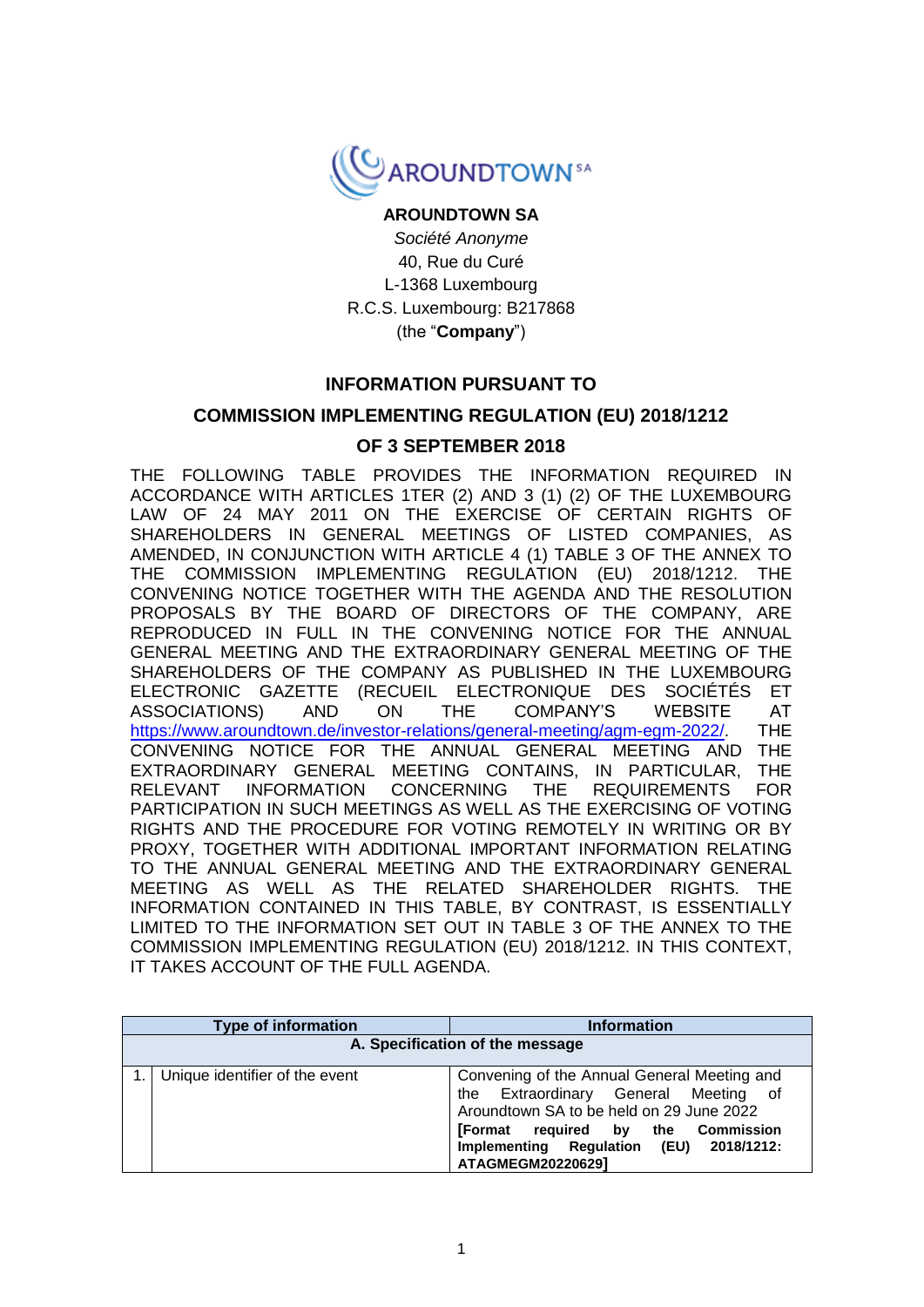| 2. | Type of message                        | Convening notice of the Annual General<br>Meeting and the Extraordinary General<br>Meeting of Aroundtown SA<br><b>[Format</b><br>required<br>by<br>the<br><b>Commission</b><br><b>Regulation (EU)</b><br>Implementing<br>2018/1212:<br>NEWM.]                                                                                                                                                                                                                                    |
|----|----------------------------------------|----------------------------------------------------------------------------------------------------------------------------------------------------------------------------------------------------------------------------------------------------------------------------------------------------------------------------------------------------------------------------------------------------------------------------------------------------------------------------------|
|    |                                        | <b>B. Specification of the issuer</b>                                                                                                                                                                                                                                                                                                                                                                                                                                            |
| 1. | <b>ISIN</b>                            | LU1673108939                                                                                                                                                                                                                                                                                                                                                                                                                                                                     |
| 2. | Name of the issuer                     | Aroundtown SA                                                                                                                                                                                                                                                                                                                                                                                                                                                                    |
|    |                                        | C. Specification of the meeting                                                                                                                                                                                                                                                                                                                                                                                                                                                  |
| 1. | Date of the General Meeting            | 29 June 2022<br><b>IFormat</b><br>required<br>by<br>the<br><b>Commission</b><br>Implementing<br><b>Regulation</b><br>(EU)<br>2018/1212:<br>20220629.]                                                                                                                                                                                                                                                                                                                            |
| 2. | Time of the General Meeting            | 2:30 p.m. (CEST) for the Annual General<br>Meeting<br>required<br><b>[Format</b><br>by<br>the<br><b>Commission</b><br>Implementing Regulation (EU) 2018/1212: 12:30<br>p.m. UTC (Coordinated Universal Time).]<br>p.m. (CEST) for the Extraordinary<br>3:15<br><b>General Meeting</b><br>[Format<br>required<br><b>Commission</b><br>by<br>the<br>Implementing Regulation (EU) 2018/1212: 1:15<br>p.m. UTC (Coordinated Universal Time).]                                        |
| 3. | <b>Type of General Meeting</b>         | Annual General Meeting and Extraordinary<br>General Meeting without physical presence of<br>the shareholders<br>[Format<br>required<br>by<br>the<br><b>Commission</b><br>Implementing Regulation (EU)<br>2018/1212:<br>GMET.1                                                                                                                                                                                                                                                    |
| 4. | Location of the General Meeting        | <b>URL</b><br>hyperlink<br>audio<br>webcast:<br>to<br>https://www.webcast-<br>egs.com/aroundtown20220629                                                                                                                                                                                                                                                                                                                                                                         |
| 5. | <b>Record Date</b>                     | 15 June 2022 midnight (24:00) (CEST) for the<br>Annual General Meeting and the Extraordinary<br><b>General Meeting</b><br><b>[Format</b><br>required<br>the<br><b>Commission</b><br>by<br>Implementing<br><b>Regulation</b><br>(EU)<br>2018/1212:<br>20220615,<br>10:00<br><b>UTC</b><br>(Coordinated<br>p.m.<br><b>Universal Time).]</b>                                                                                                                                        |
| 6. | Uniform Resource Locator (URL)         | All information which shall be communicated to<br>the shareholders prior to the Annual General<br>the Extraordinary General<br>Meeting<br>and<br>Meeting<br>is<br>available<br>at<br>https://www.aroundtown.de/investor-<br>relations/general-meeting/agm-egm-2022/<br>required<br><b>[Format</b><br>bv<br>the<br><b>Commission</b><br><b>Regulation</b><br>Implementing<br>(EU)<br>2018/1212:<br>https://www.aroundtown.de/investor-<br>relations/general-meeting/agm-egm-2022/ |
|    |                                        | D. Participation in the General Meeting - Voting remotely in writing                                                                                                                                                                                                                                                                                                                                                                                                             |
| 1. | Method of participation by shareholder | Shareholders can exercise their voting rights<br>by voting remotely in writing. For this purpose,<br>shareholders shall (i) use the voting and proxy<br>form, which can be retrieved from<br>the<br>Company's<br>website<br>at                                                                                                                                                                                                                                                   |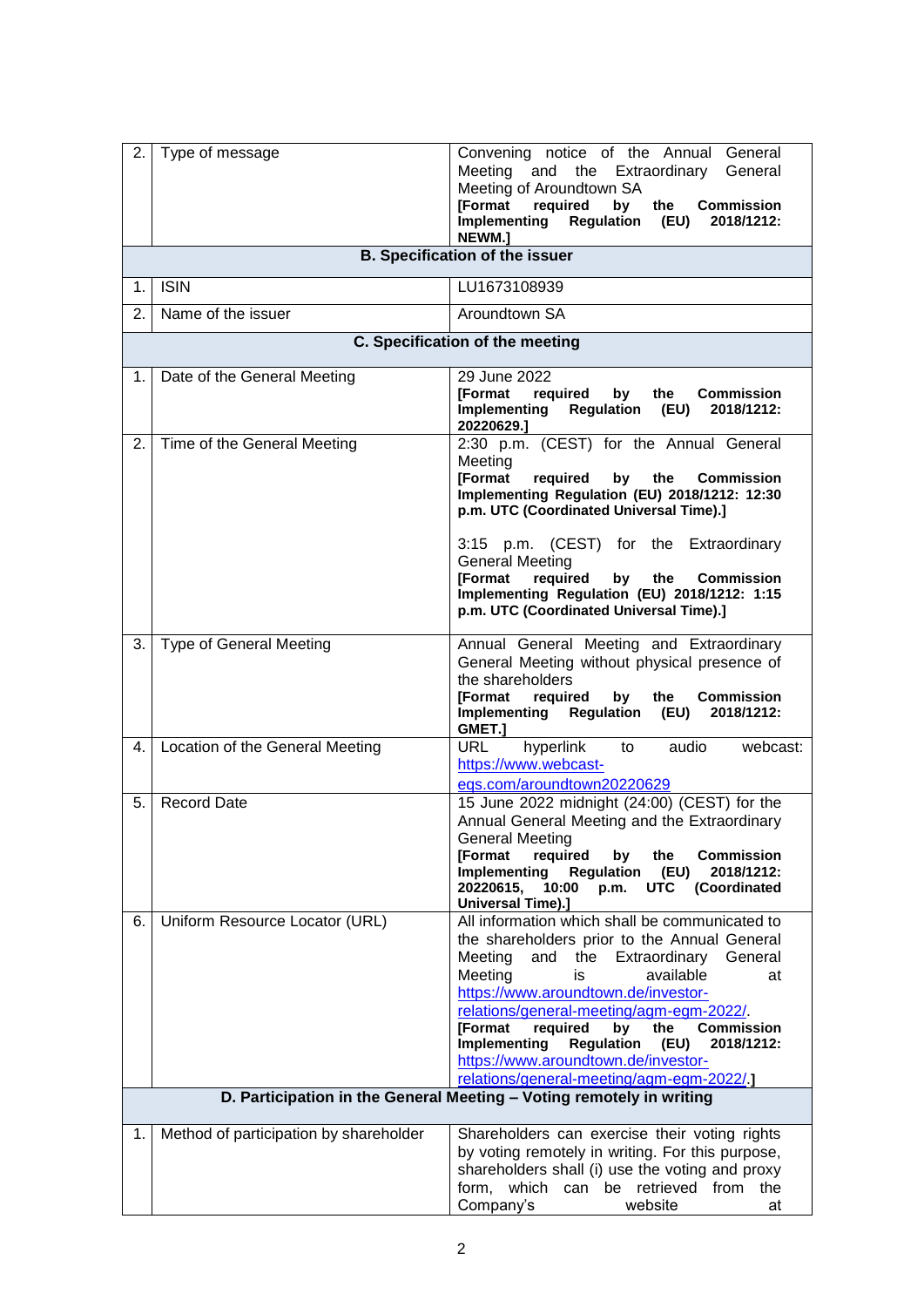|    |                                                          | https://www.aroundtown.de/investor-<br>relations/general-meeting/agm-egm-2022/, (ii)<br>duly complete, date and sign the voting and<br>proxy form and (iii) obtain a Record Date<br>Confirmation*.<br>required<br><b>IFormat</b><br>by<br>the<br><b>Commission</b><br>Implementing Regulation (EU) 2018/1212: EV.]<br>The audio webcast of the Annual General<br>Meeting<br>and the Extraordinary General<br>Meeting<br>publicly<br>accessible<br>at<br>is<br>https://www.webcast-<br>eqs.com/aroundtown20220629.                                                                                                                                                                                                                                                                                                                                                                                                                           |
|----|----------------------------------------------------------|---------------------------------------------------------------------------------------------------------------------------------------------------------------------------------------------------------------------------------------------------------------------------------------------------------------------------------------------------------------------------------------------------------------------------------------------------------------------------------------------------------------------------------------------------------------------------------------------------------------------------------------------------------------------------------------------------------------------------------------------------------------------------------------------------------------------------------------------------------------------------------------------------------------------------------------------|
| 2. | Issuer deadline for the notification of<br>participation | 23 June 2022 at midnight (24:00) (CEST) by e-<br>mail to generalmeeting@aroundtown.de or by<br>postal services to Aroundtown SA, Attn. AGM<br>and EGM 2022/Jelena Afxentiou, 40, Rue du<br>Curé, L-1368 Luxembourg, Grand Duchy of<br>Luxembourg.<br><b>[Format</b><br>required<br>by<br>Commission<br>the<br>Implementing<br><b>Regulation</b><br>(EU)<br>2018/1212:<br>220623, 10:00 p.m., UTC (Coordinated Universal<br>Time).]                                                                                                                                                                                                                                                                                                                                                                                                                                                                                                          |
| 3. | Issuer deadline for voting                               | 23 June 2022 at midnight (24:00) (CEST) by e-<br>mail to generalmeeting@aroundtown.de or by<br>postal services to Aroundtown SA, Attn. AGM<br>and EGM 2022/Jelena Afxentiou, 40, Rue du<br>Curé, L-1368 Luxembourg, Grand Duchy of<br>Luxembourg.<br><b>[Format</b><br>required<br>by<br>the<br><b>Commission</b><br>Implementing<br>Regulation<br>(EU)<br>2018/1212:<br>220623, 10:00 p.m., UTC (Coordinated Universal<br>Time).]                                                                                                                                                                                                                                                                                                                                                                                                                                                                                                          |
|    |                                                          | D. Participation in the General Meeting - Voting by proxy                                                                                                                                                                                                                                                                                                                                                                                                                                                                                                                                                                                                                                                                                                                                                                                                                                                                                   |
| 1. | Method of participation by shareholder                   | Shareholders can exercise their voting rights<br>by authorising the secretary of the Annual<br>General Meeting and/or the Extraordinary<br>General Meeting or a proxyholder to cast votes<br>on their behalf in the secretary's or such<br>proxyholder's discretion. For this purpose,<br>shareholders shall (i) use the voting and proxy<br>form, which can be retrieved from the<br>Company's<br>website<br>at<br>https://www.aroundtown.de/investor-<br>relations/general-meeting/agm-egm-2022/,<br>(ii)<br>duly complete, date and sign the voting and<br>proxy form and (iii) obtain a Record Date<br>Confirmation*.<br><b>[Format</b><br>required<br>by<br>the<br><b>Commission</b><br>Implementing Regulation (EU) 2018/1212: PX.]<br>The audio webcast of the Annual General<br>Meeting<br>and<br>the Extraordinary General<br>Meeting<br>accessible<br>publicly<br>is<br>at<br>https://www.webcast-<br>eqs.com/aroundtown20220629. |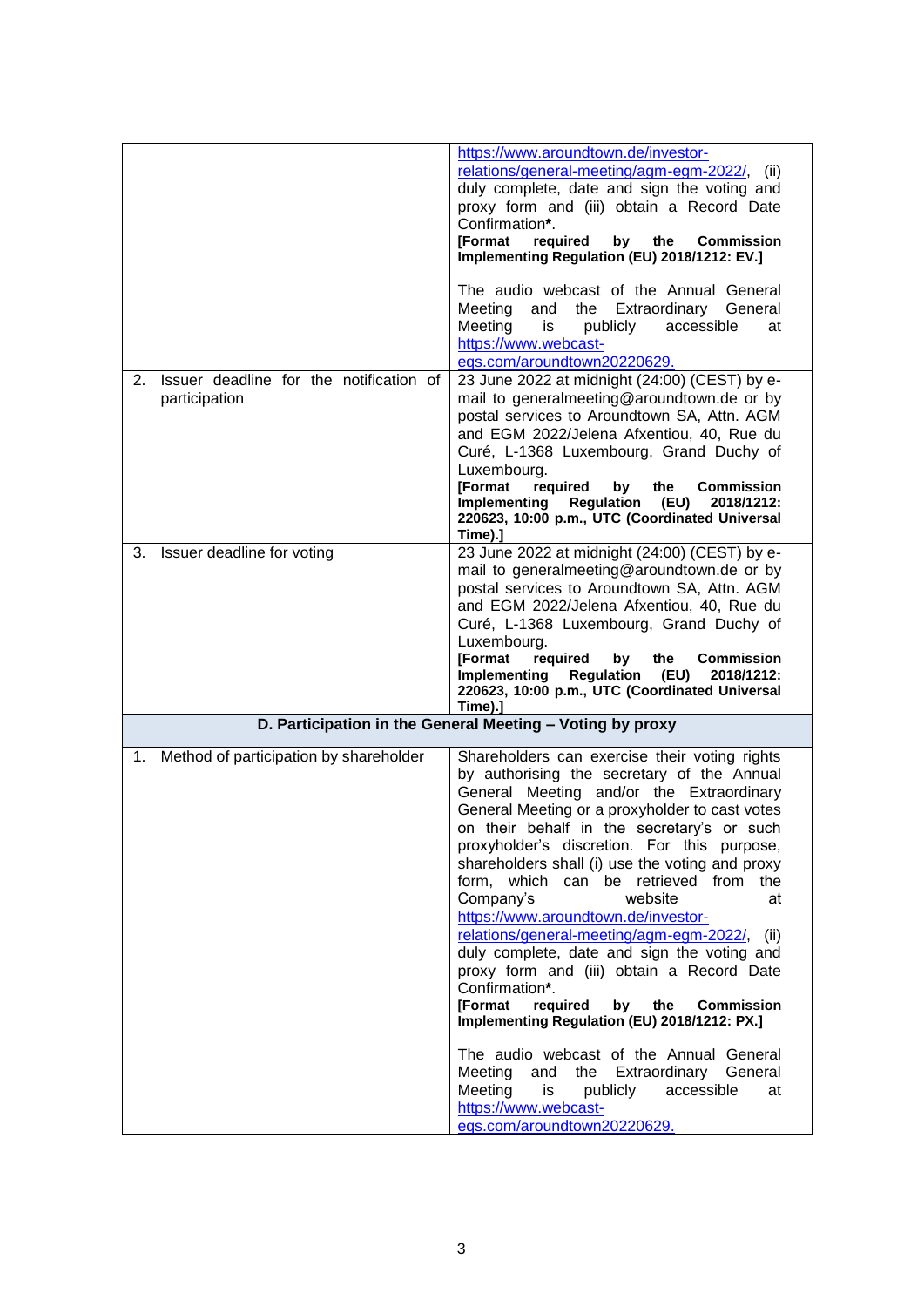| 2.<br>3. | Issuer deadline for the notification of<br>participation<br>Issuer deadline for voting (here: for<br>granting proxy authorization. | 23 June 2022 at midnight (24:00) (CEST) by e-<br>mail to generalmeeting@aroundtown.de or by<br>postal services to Aroundtown SA, Attn. AGM<br>and EGM 2022/Jelena Afxentiou, 40, Rue du<br>Curé, L-1368 Luxembourg, Grand Duchy of<br>Luxembourg.<br>[Format<br>required<br>by<br>the<br><b>Commission</b><br><b>Regulation</b><br>2018/1212:<br>Implementing<br>(EU)<br>220623, 10:00 p.m., UTC (Coordinated Universal<br>Time).]<br>23 June 2022 at midnight (24:00) (CEST) by e-<br>mail to generalmeeting@aroundtown.de or by<br>postal services to Aroundtown SA, Attn. AGM<br>and/or the EGM 2022/Jelena Afxentiou, 40,<br>Rue du Curé, L-1368 Luxembourg, Grand<br>Duchy of Luxembourg.<br><b>[Format</b><br>required<br>by<br>the<br><b>Commission</b><br>Implementing<br><b>Regulation</b><br>(EU)<br>2018/1212:<br>220623, 10:00 p.m., UTC (Coordinated Universal<br>Time).] |
|----------|------------------------------------------------------------------------------------------------------------------------------------|----------------------------------------------------------------------------------------------------------------------------------------------------------------------------------------------------------------------------------------------------------------------------------------------------------------------------------------------------------------------------------------------------------------------------------------------------------------------------------------------------------------------------------------------------------------------------------------------------------------------------------------------------------------------------------------------------------------------------------------------------------------------------------------------------------------------------------------------------------------------------------------|
|          |                                                                                                                                    | E. Agenda - Agenda of the Annual General Meeting item 1                                                                                                                                                                                                                                                                                                                                                                                                                                                                                                                                                                                                                                                                                                                                                                                                                                |
| 1.       | Unique identifier of the agenda item                                                                                               | 1                                                                                                                                                                                                                                                                                                                                                                                                                                                                                                                                                                                                                                                                                                                                                                                                                                                                                      |
| 2.       | Title of the agenda item                                                                                                           | Presentation of the management report of the Board<br>of Directors in respect of the statutory financial<br>statements of the Company and the consolidated<br>financial statements of the Company and its group<br>for the financial year ended on 31 December 2021.                                                                                                                                                                                                                                                                                                                                                                                                                                                                                                                                                                                                                   |
| 3.       | Uniform Resource Locator (URL) for the<br>documents                                                                                | https://www.aroundtown.de/investor-<br>relations/general-meeting/agm-egm-2022/                                                                                                                                                                                                                                                                                                                                                                                                                                                                                                                                                                                                                                                                                                                                                                                                         |
| 4.       | Vote                                                                                                                               |                                                                                                                                                                                                                                                                                                                                                                                                                                                                                                                                                                                                                                                                                                                                                                                                                                                                                        |
| 5.       | Alternative voting options                                                                                                         |                                                                                                                                                                                                                                                                                                                                                                                                                                                                                                                                                                                                                                                                                                                                                                                                                                                                                        |
|          |                                                                                                                                    | E. Agenda - Agenda of the Annual General Meeting item 2                                                                                                                                                                                                                                                                                                                                                                                                                                                                                                                                                                                                                                                                                                                                                                                                                                |
| 1.       | Unique identifier of the agenda item                                                                                               | 2                                                                                                                                                                                                                                                                                                                                                                                                                                                                                                                                                                                                                                                                                                                                                                                                                                                                                      |
| 2.       | Title of the agenda item                                                                                                           | Presentation of the reports of the independent<br>auditor of the Company in respect of the statutory<br>financial statements of the Company and the<br>consolidated financial statements of the Company<br>and its group for the financial year ended on 31<br>December 2021.                                                                                                                                                                                                                                                                                                                                                                                                                                                                                                                                                                                                          |
| 3.       | Uniform Resource Locator (URL) for the<br>documents                                                                                | https://www.aroundtown.de/investor-<br>relations/general-meeting/agm-egm-2022/                                                                                                                                                                                                                                                                                                                                                                                                                                                                                                                                                                                                                                                                                                                                                                                                         |
| 4.       | Vote                                                                                                                               |                                                                                                                                                                                                                                                                                                                                                                                                                                                                                                                                                                                                                                                                                                                                                                                                                                                                                        |
| 5.       | Alternative voting options                                                                                                         |                                                                                                                                                                                                                                                                                                                                                                                                                                                                                                                                                                                                                                                                                                                                                                                                                                                                                        |
|          |                                                                                                                                    | E. Agenda - Agenda of the Annual General Meeting item 3                                                                                                                                                                                                                                                                                                                                                                                                                                                                                                                                                                                                                                                                                                                                                                                                                                |
| 1.       | Unique identifier of the agenda item                                                                                               | 3                                                                                                                                                                                                                                                                                                                                                                                                                                                                                                                                                                                                                                                                                                                                                                                                                                                                                      |
| 2.       | Title of the agenda item                                                                                                           | Presentation<br>and approval of the statutory<br>financial statements of the Company for the<br>financial year ended on 31 December 2021.                                                                                                                                                                                                                                                                                                                                                                                                                                                                                                                                                                                                                                                                                                                                              |
| 3.       | Uniform Resource Locator (URL) for the<br>documents                                                                                | https://www.aroundtown.de/investor-<br>relations/general-meeting/agm-egm-2022/                                                                                                                                                                                                                                                                                                                                                                                                                                                                                                                                                                                                                                                                                                                                                                                                         |
| 4.       | Vote                                                                                                                               | <b>Binding vote</b>                                                                                                                                                                                                                                                                                                                                                                                                                                                                                                                                                                                                                                                                                                                                                                                                                                                                    |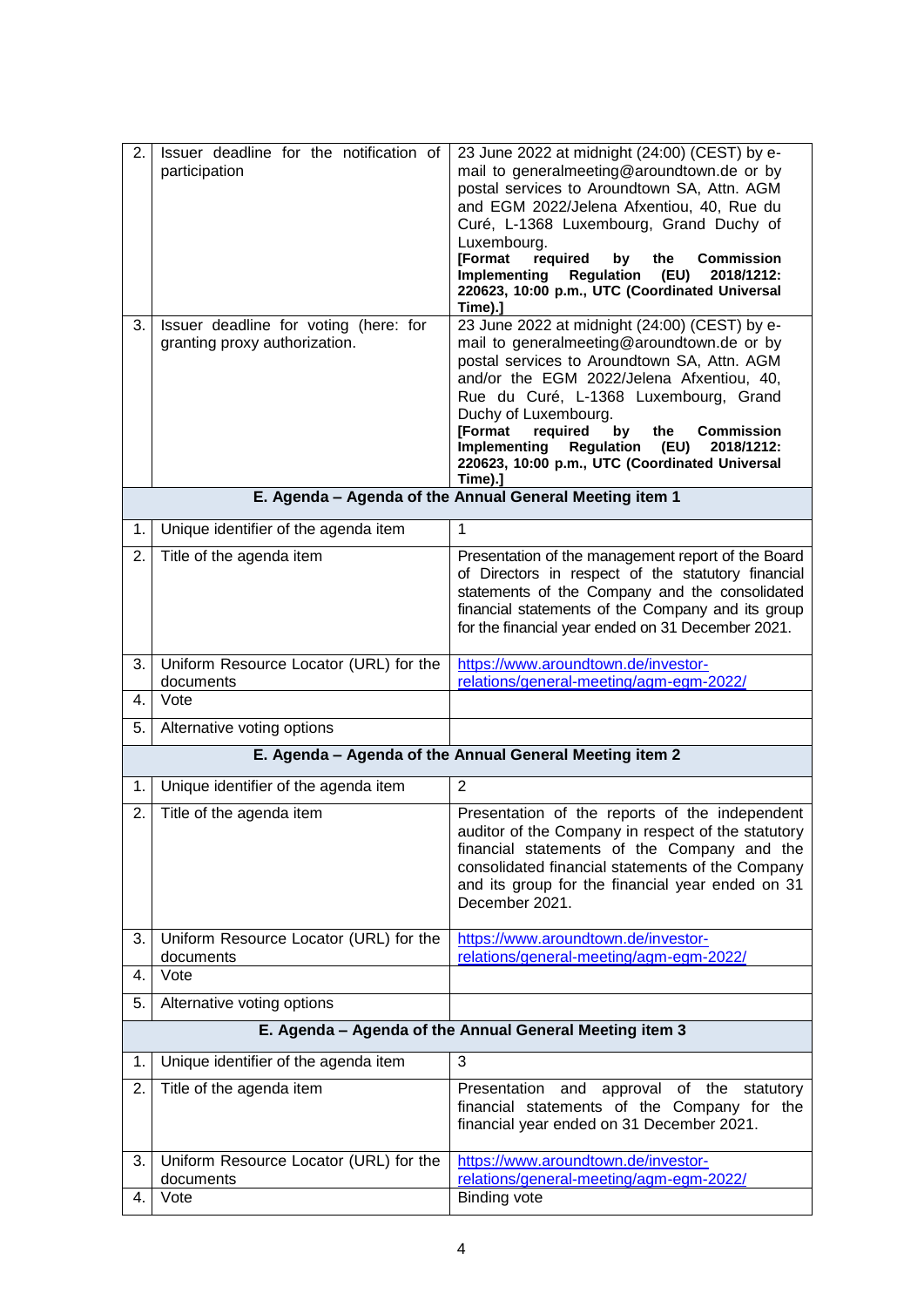|    |                                                     | <b>[Format</b><br>required<br>by<br>the<br><b>Commission</b><br>Implementing Regulation (EU) 2018/1212: BV]                                                                                                                   |
|----|-----------------------------------------------------|-------------------------------------------------------------------------------------------------------------------------------------------------------------------------------------------------------------------------------|
| 5. | Alternative voting options                          | Vote in favour, vote against, abstention<br>[Format<br>required<br>by<br>the<br><b>Commission</b><br>Implementing Regulation (EU) 2018/1212: VF,<br>VA, AB]                                                                   |
|    |                                                     | E. Agenda - Agenda of the Annual General Meeting item 4                                                                                                                                                                       |
| 1. | Unique identifier of the agenda item                | 4                                                                                                                                                                                                                             |
| 2. | Title of the agenda item                            | Presentation and approval of the consolidated<br>financial statements of the Company and its group<br>for the financial year ended on 31 December<br>2021.                                                                    |
| 3. | Uniform Resource Locator (URL) for the<br>documents | https://www.aroundtown.de/investor-<br>relations/general-meeting/agm-egm-2022/                                                                                                                                                |
| 4. | Vote                                                | <b>Binding vote</b><br><b>[Format</b><br>required<br><b>Commission</b><br>by<br>the<br>Implementing Regulation (EU) 2018/1212: BV]                                                                                            |
| 5. | Alternative voting options                          | Vote in favour, vote against, abstention<br>required<br><b>IFormat</b><br>by<br>the<br><b>Commission</b><br>Implementing Regulation (EU) 2018/1212: VF,<br>VA, AB]                                                            |
|    |                                                     | E. Agenda - Agenda of the Annual General Meeting item 5                                                                                                                                                                       |
| 1. | Unique identifier of the agenda item                | 5                                                                                                                                                                                                                             |
| 2. | Title of the agenda item                            | Allocation of the statutory financial results for the<br>financial year ended on 31 December 2021.                                                                                                                            |
| 3. | Uniform Resource Locator (URL) for the<br>documents | https://www.aroundtown.de/investor-<br>relations/general-meeting/agm-egm-2022/                                                                                                                                                |
| 4. | Vote                                                | <b>Binding vote</b><br><b>[Format</b><br>required<br>by<br>the<br><b>Commission</b><br>Implementing Regulation (EU) 2018/1212: BV]                                                                                            |
| 5. | Alternative voting options                          | Vote in favour, vote against, abstention<br><b>[Format</b><br>required<br>by<br>the<br><b>Commission</b><br>Implementing Regulation (EU) 2018/1212: VF,<br>VA, AB]                                                            |
|    |                                                     | E. Agenda - Agenda of the Annual General Meeting item 6                                                                                                                                                                       |
| 1. | Unique identifier of the agenda item                | 6                                                                                                                                                                                                                             |
| 2. | Title of the agenda item                            | Discharge to be granted to each of the members<br>of the Board of Directors in respect of the<br>performance of their duties during the financial<br>year ended on 31 December 2021.                                          |
| 3. | Uniform Resource Locator (URL) for the<br>documents | https://www.aroundtown.de/investor-<br>relations/general-meeting/agm-egm-2022/                                                                                                                                                |
| 4. | Vote                                                | <b>Binding vote</b><br><b>[Format</b><br>required<br><b>Commission</b><br>by<br>the<br>Implementing Regulation (EU) 2018/1212: BV]                                                                                            |
| 5. | Alternative voting options                          | Vote in favour, vote against, abstention<br>required<br><b>[Format</b><br>by<br><b>Commission</b><br>the<br>Implementing Regulation (EU) 2018/1212: VF,<br>VA, AB]                                                            |
|    |                                                     | E. Agenda - Agenda of the Annual General Meeting item 7                                                                                                                                                                       |
| 1. | Unique identifier of the agenda item                | $\overline{7}$                                                                                                                                                                                                                |
| 2. | Title of the agenda item                            | Renewal of the mandate of Mr Ran Laufer as non-<br>executive member of the Board of Directors of the<br>Company whose mandate will expire on the date<br>of the annual general meeting of shareholders to<br>be held in 2025. |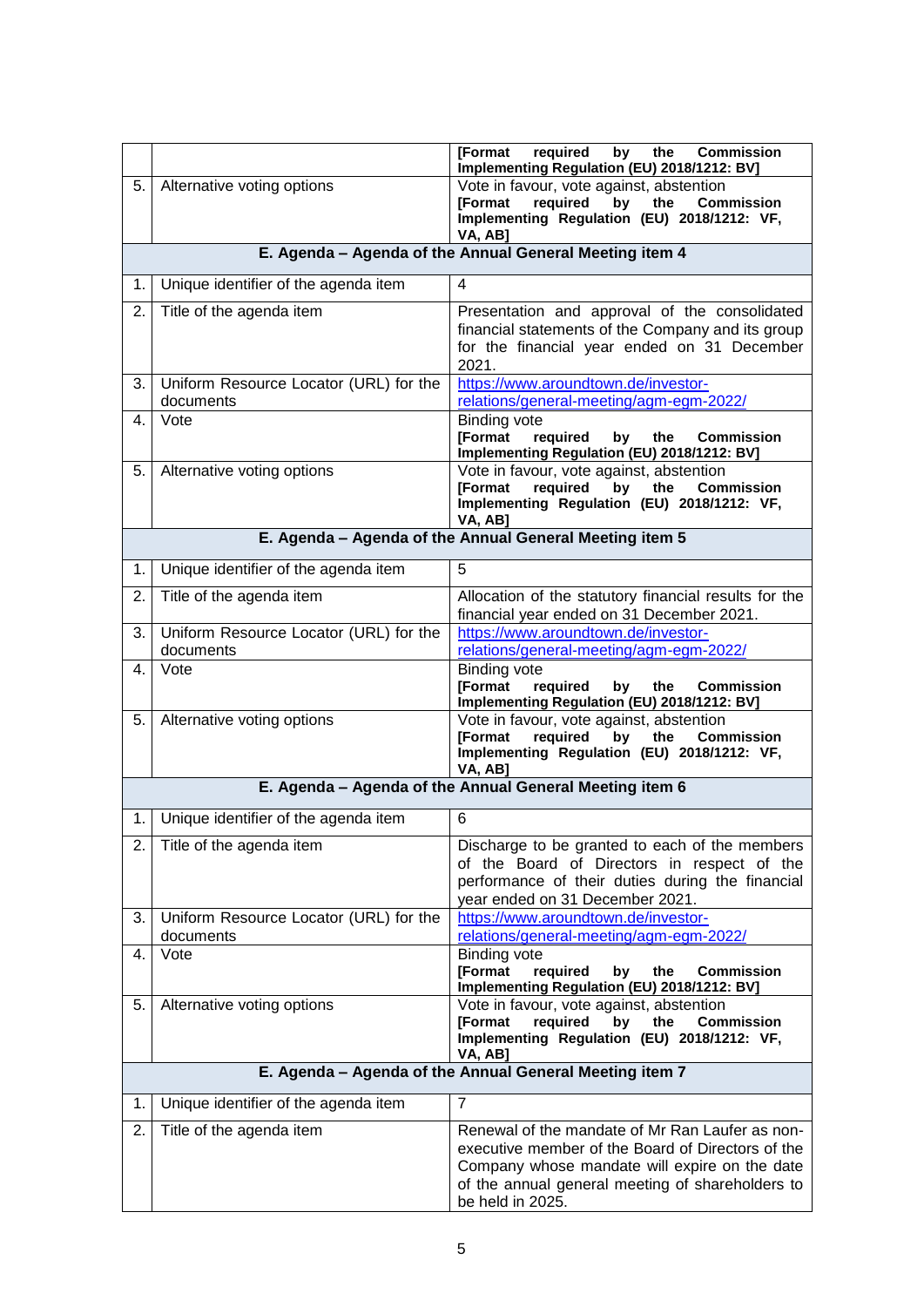| 3.                                                      | Uniform Resource Locator (URL) for the<br>documents | https://www.aroundtown.de/investor-<br>relations/general-meeting/agm-egm-2022/                              |
|---------------------------------------------------------|-----------------------------------------------------|-------------------------------------------------------------------------------------------------------------|
| 4.                                                      | Vote                                                | <b>Binding vote</b>                                                                                         |
|                                                         |                                                     | <b>[Format</b><br>required<br>the<br>by<br><b>Commission</b>                                                |
|                                                         |                                                     | Implementing Regulation (EU) 2018/1212: BV]                                                                 |
| 5.                                                      | Alternative voting options                          | Vote in favour, vote against, abstention                                                                    |
|                                                         |                                                     | <b>Commission</b><br>[Format<br>required<br>by<br>the<br>Implementing Regulation (EU) 2018/1212: VF,        |
|                                                         |                                                     | VA, AB]                                                                                                     |
|                                                         |                                                     | E. Agenda - Agenda of the Annual General Meeting item 8                                                     |
| 1.                                                      | Unique identifier of the agenda item                | 8                                                                                                           |
| 2.                                                      | Title of the agenda item                            | Renewal of the mandate of Mrs Simone Runge-                                                                 |
|                                                         |                                                     | Brandner as independent member of the Board of                                                              |
|                                                         |                                                     | Directors of the Company whose mandate will                                                                 |
|                                                         |                                                     | expire on the date of the annual general meeting<br>of shareholders to be held in 2025.                     |
| 3.                                                      | Uniform Resource Locator (URL) for the              | https://www.aroundtown.de/investor-                                                                         |
|                                                         | documents                                           | relations/general-meeting/agm-egm-2022/                                                                     |
| 4.                                                      | Vote                                                | <b>Binding vote</b>                                                                                         |
|                                                         |                                                     | <b>[Format</b><br>required<br>by<br>the<br><b>Commission</b><br>Implementing Regulation (EU) 2018/1212: BV] |
| 5.                                                      | Alternative voting options                          | Vote in favour, vote against, abstention                                                                    |
|                                                         |                                                     | <b>[Format</b><br>required<br>the<br><b>Commission</b><br>by                                                |
|                                                         |                                                     | Implementing Regulation (EU) 2018/1212: VF,<br>VA, AB]                                                      |
| E. Agenda - Agenda of the Annual General Meeting item 9 |                                                     |                                                                                                             |
| 1.                                                      | Unique identifier of the agenda item                | 9                                                                                                           |
| 2.                                                      | Title of the agenda item                            | Renewal of the mandate of Ms Jelena Afxentiou                                                               |
|                                                         |                                                     | as executive member of the Board of Directors                                                               |
|                                                         |                                                     | whose mandate will expire on the date of the                                                                |
|                                                         |                                                     | annual general meeting of shareholders to be held<br>in 2025.                                               |
|                                                         |                                                     |                                                                                                             |
| 3.                                                      | Uniform Resource Locator (URL) for the              | https://www.aroundtown.de/investor-                                                                         |
|                                                         | documents                                           | relations/general-meeting/agm-egm-2022/                                                                     |
| 4.                                                      | Vote                                                | <b>Binding vote</b><br>[Format<br>required<br><b>Commission</b><br>by<br>the                                |
|                                                         |                                                     | Implementing Regulation (EU) 2018/1212: BV]                                                                 |
| 5.                                                      | Alternative voting options                          | Vote in favour, vote against, abstention                                                                    |
|                                                         |                                                     | required<br><b>Commission</b><br>[Format<br>by<br>the                                                       |
|                                                         |                                                     | Implementing Regulation (EU) 2018/1212: VF,<br>VA, AB]                                                      |
|                                                         |                                                     | E. Agenda - Agenda item 10                                                                                  |
| 1.                                                      | Unique identifier of the agenda item                | 10                                                                                                          |
| 2.                                                      | Title of the agenda item                            | Renewal of the mandate of Mr Frank Roseen as                                                                |
|                                                         |                                                     | executive member of the Board of Directors                                                                  |
|                                                         |                                                     | whose mandate will expire on the date of the                                                                |
|                                                         |                                                     | annual general meeting of shareholders to be held<br>in 2025.                                               |
| 3.                                                      | Uniform Resource Locator (URL) for the              | https://www.aroundtown.de/investor-                                                                         |
|                                                         | documents                                           | relations/general-meeting/agm-egm-2022/                                                                     |
| 4.                                                      | Vote                                                | <b>Binding vote</b>                                                                                         |
|                                                         |                                                     | [Format<br>required<br>by<br><b>Commission</b><br>the<br>Implementing Regulation (EU) 2018/1212: BV]        |
| 5.                                                      | Alternative voting options                          | Vote in favour, vote against, abstention.                                                                   |
|                                                         |                                                     | [Format<br>required<br>by<br>the<br><b>Commission</b>                                                       |
|                                                         |                                                     | Implementing Regulation (EU) 2018/1212: VF,                                                                 |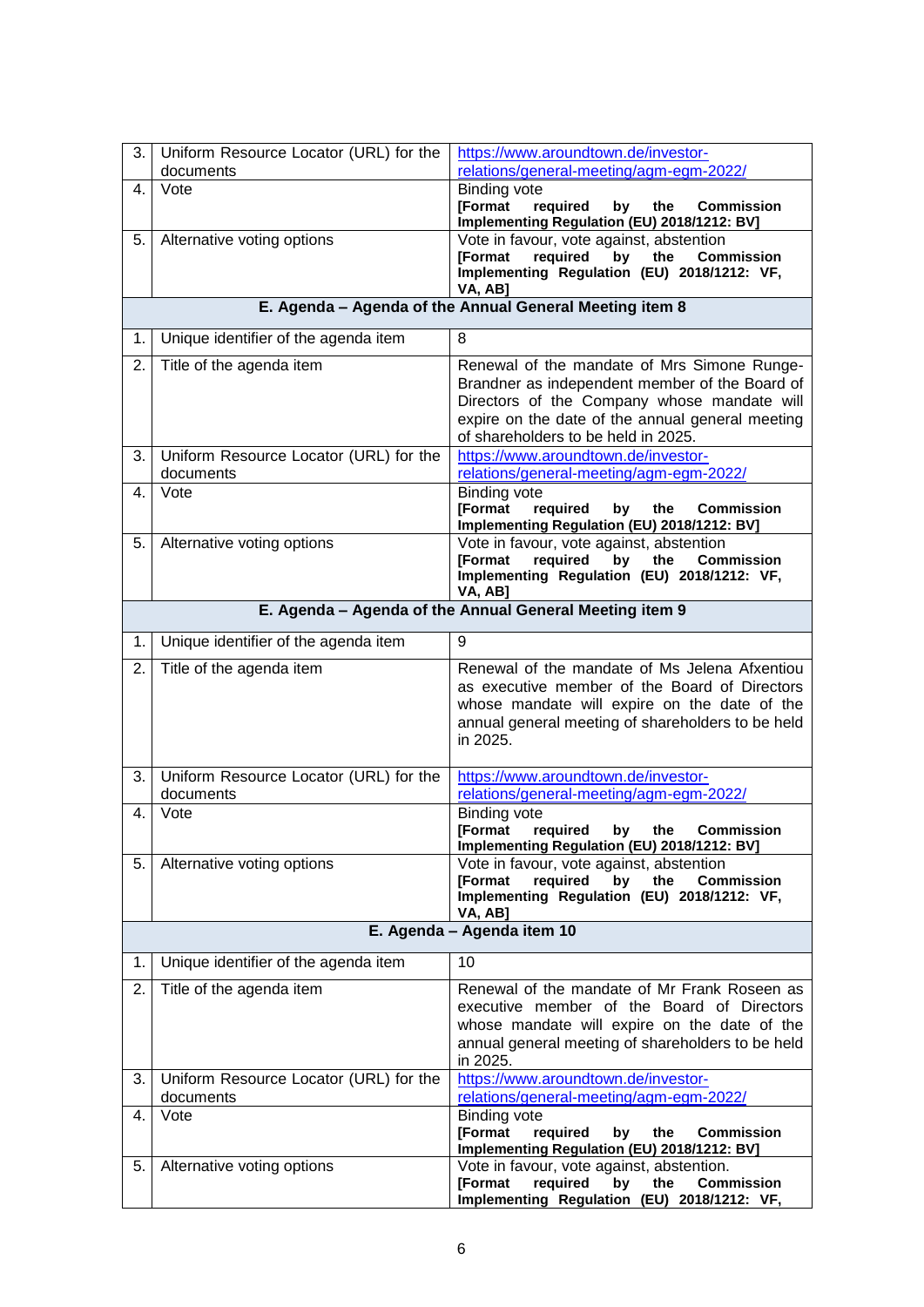|    |                                                     | VA, AB]                                                                                                                                                                                                                                                      |
|----|-----------------------------------------------------|--------------------------------------------------------------------------------------------------------------------------------------------------------------------------------------------------------------------------------------------------------------|
|    |                                                     | E. Agenda - Agenda of the Annual General Meeting item 11                                                                                                                                                                                                     |
| 1. | Unique identifier of the agenda item                | 11                                                                                                                                                                                                                                                           |
| 2. | Title of the agenda item                            | Renewal of the mandate of Mr Markus Leininger<br>as independent member of the Board of Directors<br>whose mandate will expire on the date of the<br>annual general meeting of shareholders to be held<br>in 2025.                                            |
| 3. | Uniform Resource Locator (URL) for the<br>documents | https://www.aroundtown.de/investor-<br>relations/general-meeting/agm-egm-2022/                                                                                                                                                                               |
| 4. | Vote                                                | <b>Binding vote</b><br><b>[Format</b><br>required<br>by<br>the<br><b>Commission</b><br>Implementing Regulation (EU) 2018/1212: BV]                                                                                                                           |
| 5. | Alternative voting options                          | Vote in favour, vote against, abstention<br><b>[Format</b><br>required<br>by<br>the<br><b>Commission</b><br>Implementing Regulation (EU) 2018/1212: VF,<br>VA, AB]                                                                                           |
|    |                                                     | E. Agenda - Agenda of the Annual General Meeting item 12                                                                                                                                                                                                     |
| 1. | Unique identifier of the agenda item                | 12                                                                                                                                                                                                                                                           |
| 2. | Title of the agenda item                            | Renewal of the mandate of Mr Markus Kreuter as<br>independent member of the Board of Directors<br>whose mandate will expire on the date of the<br>annual general meeting of shareholders to be held<br>in 2025.                                              |
| 3. | Uniform Resource Locator (URL) for the<br>documents | https://www.aroundtown.de/investor-<br>relations/general-meeting/agm-egm-2022/                                                                                                                                                                               |
| 4. | Vote                                                | <b>Binding vote</b><br>[Format<br>required<br><b>Commission</b><br>by<br>the<br>Implementing Regulation (EU) 2018/1212: BV]                                                                                                                                  |
| 5. | Alternative voting options                          | Vote in favour, vote against, abstention<br>required<br><b>IFormat</b><br>by<br>the<br><b>Commission</b><br>Implementing Regulation (EU) 2018/1212: VF,<br>VA, AB]                                                                                           |
|    |                                                     | E. Agenda - Agenda of the Annual General Meeting item 13                                                                                                                                                                                                     |
| 1. | Unique identifier of the agenda item                | 13                                                                                                                                                                                                                                                           |
| 2. | Title of the agenda item                            | Renewal of the mandate of KPMG Luxembourg<br>SA, société anonyme, as independent auditor of<br>the Company whose mandate will automatically<br>expire on the date of the annual general meeting<br>of the shareholders of the Company to be held in<br>2023. |
| 3. | Uniform Resource Locator (URL) for the<br>documents | https://www.aroundtown.de/investor-<br>relations/general-meeting/agm-egm-2022/                                                                                                                                                                               |
| 4. | Vote                                                | Binding vote.<br><b>[Format</b><br>required<br>the<br><b>Commission</b><br>by<br>Implementing Regulation (EU) 2018/1212: BV]                                                                                                                                 |
| 5. | Alternative voting options                          | Vote in favour, vote against, abstention<br><b>[Format</b><br>required<br>bv<br>the<br><b>Commission</b><br>Implementing Regulation (EU) 2018/1212: VF,<br>VA, AB]                                                                                           |
|    |                                                     | E. Agenda - Agenda of the Annual General Meeting item 14                                                                                                                                                                                                     |
| 1. | Unique identifier of the agenda item                | 14                                                                                                                                                                                                                                                           |
| 2. | Title of the agenda item                            | Distribution of a dividend in the amount of<br>EUR 0.23 (gross) per share.                                                                                                                                                                                   |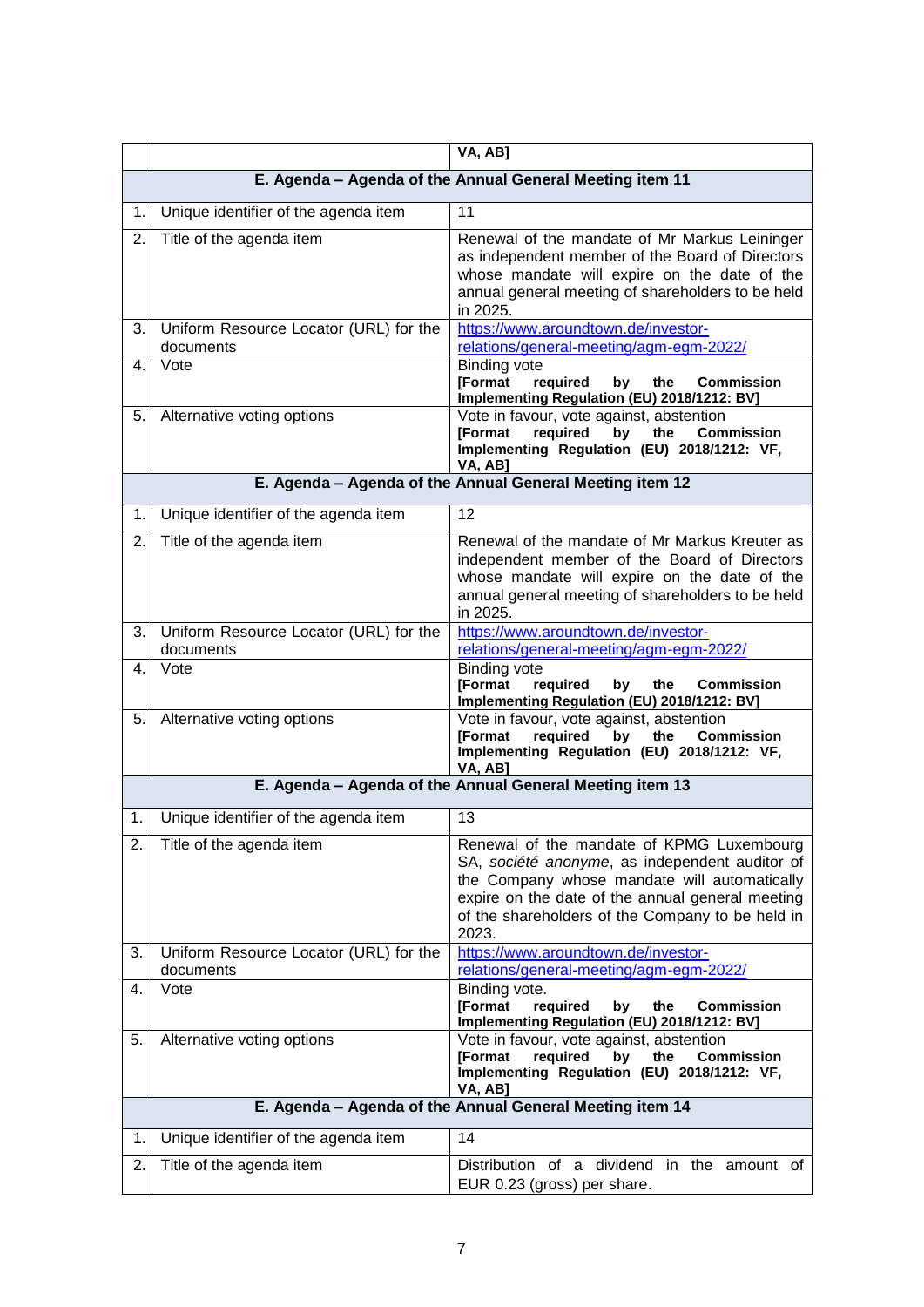| 3.                                                                                                                                                      | Uniform Resource Locator (URL) for the<br>documents      | https://www.aroundtown.de/investor-<br>relations/general-meeting/agm-egm-2022/                                                                                        |  |  |
|---------------------------------------------------------------------------------------------------------------------------------------------------------|----------------------------------------------------------|-----------------------------------------------------------------------------------------------------------------------------------------------------------------------|--|--|
| 4.                                                                                                                                                      | Vote                                                     | <b>Binding vote</b>                                                                                                                                                   |  |  |
|                                                                                                                                                         |                                                          | <b>[Format</b><br>required<br>by<br>the<br><b>Commission</b><br>Implementing Regulation (EU) 2018/1212: BV]                                                           |  |  |
| 5.                                                                                                                                                      | Alternative voting options                               | Vote in favour, vote against, abstention<br>[Format<br>required<br><b>Commission</b><br>bv<br>the<br>Implementing Regulation (EU) 2018/1212: VF,<br>VA, AB]           |  |  |
|                                                                                                                                                         |                                                          | E. Agenda - Agenda of the Annual General Meeting item 15                                                                                                              |  |  |
| 1.                                                                                                                                                      | Unique identifier of the agenda item                     | 15                                                                                                                                                                    |  |  |
| 2.                                                                                                                                                      | Title of the agenda item                                 | Presentation and approval on an advisory non-<br>binding basis (advisory vote) of the remuneration<br>report for the financial year ended on 31<br>December 2021.     |  |  |
| 3.                                                                                                                                                      | Uniform Resource Locator (URL) for the<br>documents      | https://www.aroundtown.de/investor-<br>relations/general-meeting/agm-egm-2022/                                                                                        |  |  |
| 4.                                                                                                                                                      | Vote                                                     | Advisory vote.<br><b>IFormat</b><br>required<br>the<br>by<br><b>Commission</b><br>Implementing Regulation (EU) 2018/1212: AV]                                         |  |  |
| 5.                                                                                                                                                      | Alternative voting options                               | Vote in favour, vote against, abstention<br>required<br>the<br><b>Commission</b><br><b>IFormat</b><br>by<br>Implementing Regulation (EU) 2018/1212: VF,<br>VA, AB]    |  |  |
|                                                                                                                                                         | E. Agenda - Agenda of the Annual General Meeting item 16 |                                                                                                                                                                       |  |  |
| 1.                                                                                                                                                      | Unique identifier of the agenda item                     | 16                                                                                                                                                                    |  |  |
| 2.                                                                                                                                                      | Title of the agenda item                                 | Presentation and approval on an advisory non-<br>binding basis (advisory vote) of the remuneration<br>policy established by the Board of Directors of the<br>Company. |  |  |
| 3.                                                                                                                                                      | Uniform Resource Locator (URL) for the<br>documents      | https://www.aroundtown.de/investor-<br>relations/general-meeting/agm-egm-2022/                                                                                        |  |  |
| 4.                                                                                                                                                      | Vote                                                     | Advisory vote.<br><b>[Format</b><br>required<br>by<br>the<br><b>Commission</b><br>Implementing Regulation (EU) 2018/1212: AV]                                         |  |  |
| 5.                                                                                                                                                      | Alternative voting options                               | Vote in favour, vote against, abstention.<br>required<br>by<br>[Format<br>the<br><b>Commission</b><br>Implementing Regulation (EU) 2018/1212: VF,<br>VA, AB]          |  |  |
|                                                                                                                                                         |                                                          | E. Agenda - Agenda of the Extraordinary General Meeting item 1                                                                                                        |  |  |
| 1.                                                                                                                                                      | Unique identifier of the agenda item                     | 1                                                                                                                                                                     |  |  |
| 2.                                                                                                                                                      | Title of the agenda item                                 | Approval of the amendment to article 9.2 of the<br>articles of association of the Company.                                                                            |  |  |
| 3.                                                                                                                                                      | Uniform Resource Locator (URL) for the<br>documents      | https://www.aroundtown.de/investor-<br>relations/general-meeting/agm-egm-2022/                                                                                        |  |  |
| 4.                                                                                                                                                      | Vote                                                     | Binding vote.<br>[Format required by the Commission Implementing<br><b>Regulation (EU) 2018/1212: BV]</b>                                                             |  |  |
| 5.                                                                                                                                                      | Alternative voting options                               | Vote in favour, vote against, abstention.<br>[Format<br>required<br><b>Commission</b><br>bv<br>the<br>Implementing Regulation (EU) 2018/1212: VF,<br>VA, AB]          |  |  |
| F. Specification of the deadlines regarding the exercise of the other shareholders<br>rights - Additional agenda items or table alternative resolutions |                                                          |                                                                                                                                                                       |  |  |